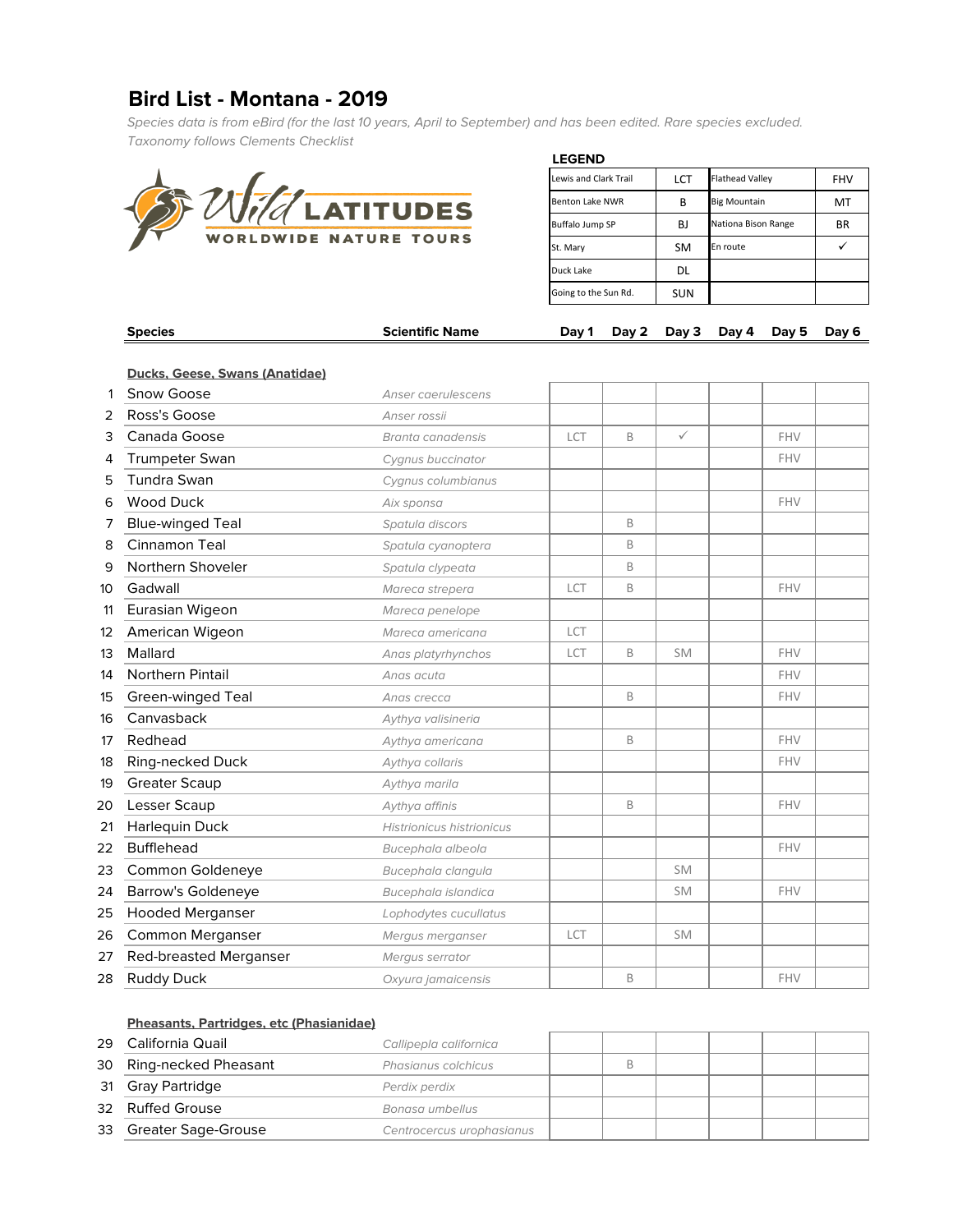|    | <b>Species</b>         | <b>Scientific Name</b>   | Dav 1 | Dav 2 | Day $3$ Day $4$ Day $5$ |     | Day 6 |
|----|------------------------|--------------------------|-------|-------|-------------------------|-----|-------|
|    | 34 Spruce Grouse       | Falcipennis canadensis   |       |       |                         |     |       |
|    | 35 Dusky Grouse        | Dendragapus obscurus     |       |       |                         |     |       |
|    | 36 Sharp-tailed Grouse | Tympanuchus phasianellus |       |       |                         |     |       |
| 37 | Wild Turkey            | Meleagris gallopavo      |       |       |                         | FHV |       |

#### **Grebes (Podicipedidae)**

| 38 Pied-billed Grebe | Podilymbus podiceps       |  |    |            |  |
|----------------------|---------------------------|--|----|------------|--|
| 39 Horned Grebe      | Podiceps auritus          |  |    |            |  |
| 40 Red-necked Grebe  | Podiceps grisegena        |  |    |            |  |
| 41 Eared Grebe       | Podiceps nigricollis      |  |    | <b>FHV</b> |  |
| 42 Western Grebe     | Aechmophorus occidentalis |  | DL |            |  |
| 43 Clark's Grebe     | Aechmophorus clarkii      |  |    |            |  |

#### **Doves and Pigeons (Columbidae)**

| 44 | Rock Pigeon               | Columba livia.        | $\sim$ | В. |  | <b>FHV</b> |  |
|----|---------------------------|-----------------------|--------|----|--|------------|--|
|    | 45 Eurasian Collared-Dove | Streptopelia decaocto |        |    |  |            |  |
| 46 | Mourning Dove             | Zenaida macroura      |        |    |  |            |  |

# **Nighthawks and allies (Caprimulgidae)**

| 47 | Common Niahthawk. | hordeiles minor:         |  |  |  |
|----|-------------------|--------------------------|--|--|--|
| 48 | Common Poorwill   | Phalaenoptilus nuttallii |  |  |  |

# **Swifts (Apodidae)**

| 49 | Black Swift             | Cypseloides niger    |  |  |  |
|----|-------------------------|----------------------|--|--|--|
|    | 50 Chimney Swift        | Chaetura pelagica    |  |  |  |
|    | 51 Vaux's Swift         | Chaetura vauxi       |  |  |  |
|    | 52 White-throated Swift | Aeronautes saxatalis |  |  |  |
|    |                         |                      |  |  |  |

# **Hummingbirds (Trochilidae)**

|    | 53 Ruby-throated Hummingbird | Archilochus colubris    |  |           |  |  |
|----|------------------------------|-------------------------|--|-----------|--|--|
|    | 54 Black-chinned Hummingbird | Archilochus alexandri   |  |           |  |  |
|    | 55 Broad-tailed Hummingbird  | Selasphorus platycercus |  |           |  |  |
|    | 56 Rufous Hummingbird        | Selasphorus rufus       |  | <b>SM</b> |  |  |
| 57 | Calliope Hummingbird         | Selasphorus calliope    |  |           |  |  |

#### **Rails (Rallidae)**

|    | <u>Ralis (Ralildae)</u> |                  |          |  |     |  |
|----|-------------------------|------------------|----------|--|-----|--|
| 58 | Virginia Rail           | Rallus limicola  |          |  |     |  |
| 59 | Sora                    | Porzana carolina | (H)<br>B |  |     |  |
| 60 | American Coot           | Fulica americana |          |  | FHV |  |

# **Cranes (Gruidae)**

| 61<br>__ | crane<br>hill<br>והר<br>. | :anadensis<br>autidone co<br>. |  |  | - - |  |
|----------|---------------------------|--------------------------------|--|--|-----|--|
|          |                           |                                |  |  |     |  |

#### **Shorebirds**

| 62 Black-necked Stilt     | Himantopus mexicanus    |  |  |  |
|---------------------------|-------------------------|--|--|--|
| 63 American Avocet        | Recurvirostra americana |  |  |  |
| 64 Black-bellied Plover   | Pluvialis sauatarola    |  |  |  |
| 65 American Golden-Plover | Pluvialis dominica      |  |  |  |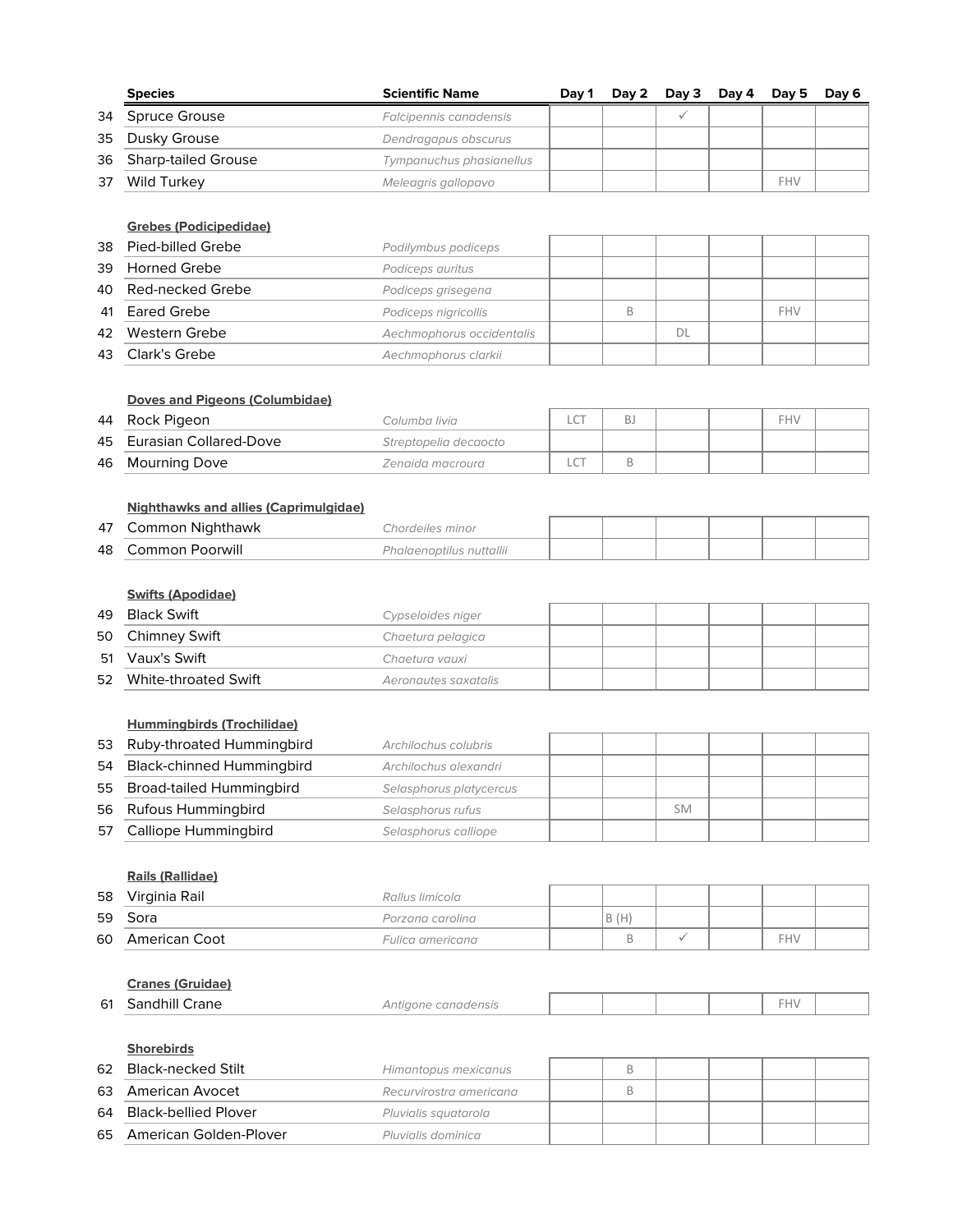|    | <b>Species</b>                | <b>Scientific Name</b>    | Day 1 | Day 2        | Day 3     | Day 4      | Day 5      | Day 6 |
|----|-------------------------------|---------------------------|-------|--------------|-----------|------------|------------|-------|
| 66 | <b>Semipalmated Plover</b>    | Charadrius semipalmatus   |       |              |           |            |            |       |
| 67 | Killdeer                      | Charadrius vociferus      |       | $\checkmark$ |           |            | <b>FHV</b> |       |
| 68 | <b>Mountain Plover</b>        | Charadrius montanus       |       |              |           |            |            |       |
| 69 | <b>Upland Sandpiper</b>       | Bartramia longicauda      |       |              |           |            |            |       |
| 70 | Long-billed Curlew            | Numenius americanus       |       |              |           |            |            |       |
| 71 | <b>Marbled Godwit</b>         | Limosa fedoa              |       | B            |           |            |            |       |
| 72 | <b>Stilt Sandpiper</b>        | Calidris himantopus       |       |              |           |            |            |       |
| 73 | Sanderling                    | Calidris alba             |       |              |           |            |            |       |
| 74 | <b>Baird's Sandpiper</b>      | Calidris bairdii          |       |              |           |            |            |       |
| 75 | Least Sandpiper               | Calidris minutilla        |       |              |           |            |            |       |
| 76 | <b>Pectoral Sandpiper</b>     | Calidris melanotos        |       |              |           |            |            |       |
| 77 | Semipalmated Sandpiper        | Calidris pusilla          |       |              |           |            |            |       |
| 78 | Western Sandpiper             | Calidris mauri            |       |              |           |            |            |       |
| 79 | <b>Short-billed Dowitcher</b> | Limnodromus griseus       |       |              |           |            |            |       |
| 80 | Long-billed Dowitcher         | Limnodromus scolopaceus   |       |              |           |            |            |       |
| 81 | <b>Wilson's Snipe</b>         | Gallinago delicata        |       | B(H)         |           |            |            |       |
| 82 | <b>Wilson's Phalarope</b>     | Phalaropus tricolor       |       | B            |           |            |            |       |
| 83 | Red-necked Phalarope          | Phalaropus lobatus        |       |              |           |            |            |       |
| 84 | <b>Spotted Sandpiper</b>      | <b>Actitis macularius</b> |       |              | <b>SM</b> | <b>SUN</b> |            |       |
| 85 | Solitary Sandpiper            | Tringa solitaria          |       |              |           |            |            |       |
| 86 | <b>Greater Yellowlegs</b>     | Tringa melanoleuca        |       |              |           |            |            |       |
| 87 | Willet                        | Tringa semipalmata        |       | B            |           |            |            |       |
| 88 | Lesser Yellowlegs             | Tringa flavipes           |       |              |           |            |            |       |
|    |                               |                           |       |              |           |            |            |       |

# **Gulls (Laridae)**

| 89 | <b>Bonaparte's Gull</b> | Chroicocephalus philadelphia |                 |   |    |  |  |
|----|-------------------------|------------------------------|-----------------|---|----|--|--|
| 90 | Franklin's Gull         | Leucophaeus pipixcan         | LCT             | B |    |  |  |
| 91 | Ring-billed Gull        | Larus delawarensis           | LC <sup>7</sup> |   | DL |  |  |
| 92 | California Gull         | Larus californicus           | LCT             |   |    |  |  |
| 93 | <b>Herring Gull</b>     | Larus argentatus             |                 |   |    |  |  |
| 94 | Caspian Tern            | Hydroprogne caspia           |                 |   |    |  |  |
| 95 | <b>Black Tern</b>       | Chlidonias niger             |                 | B |    |  |  |
| 96 | Common Tern             | Sterna hirundo               |                 |   |    |  |  |
| 97 | Forster's Tern          | Sterna forsteri              |                 | B |    |  |  |

|     | <b>Loons (Gaviidae)</b>               |                           |     |              |    |     |  |
|-----|---------------------------------------|---------------------------|-----|--------------|----|-----|--|
| 98  | Common Loon                           | Gavia immer               |     |              | DL |     |  |
|     |                                       |                           |     |              |    |     |  |
|     | <b>Cormorants (Phalacrocoracidae)</b> |                           |     |              |    |     |  |
| 99  | Double-crested Cormorant              | Phalacrocorax auritus     | LCT |              |    | FHV |  |
|     |                                       |                           |     |              |    |     |  |
|     | <b>Pelicans (Pelecanidae)</b>         |                           |     |              |    |     |  |
| 100 | American White Pelican                | Pelecanus erythrorhynchos | LCT | $\checkmark$ | DL |     |  |
|     |                                       |                           |     |              |    |     |  |
|     | <b>Herons (Ardeidae)</b>              |                           |     |              |    |     |  |
| 101 | <b>American Bittern</b>               | Botaurus lentiginosus     |     | B            |    |     |  |

| 101 | American Bittern          | Botaurus lentiginosus |  |  |  |
|-----|---------------------------|-----------------------|--|--|--|
| 102 | Great Blue Heron          | Ardea herodias        |  |  |  |
| 103 | Black-crowned Night-Heron | Nvcticorax nvcticorax |  |  |  |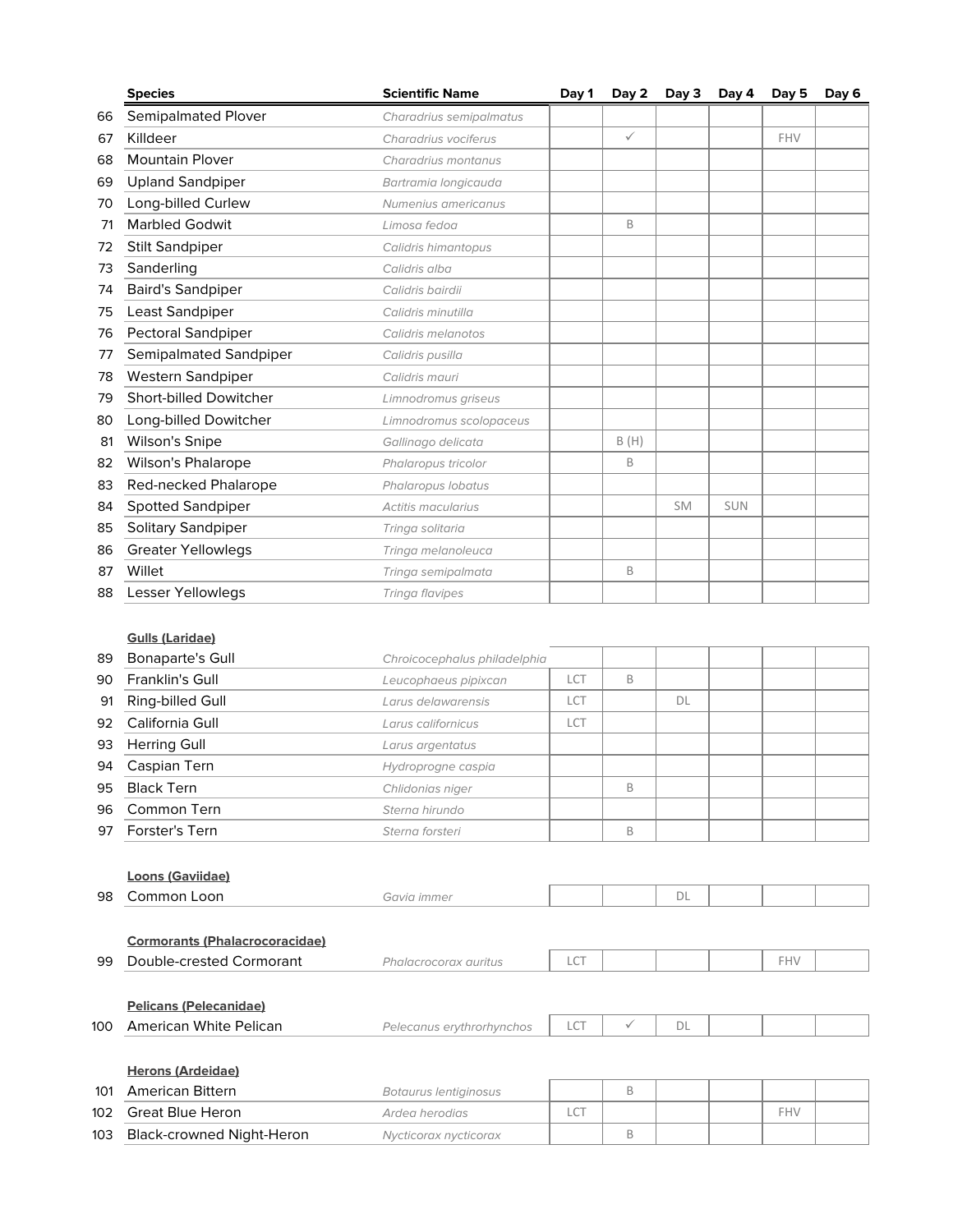|            | <b>Species</b>                                               | <b>Scientific Name</b>     | Day 1 | Day 2     | Day 3        | Day 4      | Day 5      | Day 6     |
|------------|--------------------------------------------------------------|----------------------------|-------|-----------|--------------|------------|------------|-----------|
|            |                                                              |                            |       |           |              |            |            |           |
|            | Ibises (Threskiornithidae)                                   |                            |       |           |              |            |            |           |
| 104        | White-faced Ibis                                             | Plegadis chihi             |       | B         |              |            |            |           |
|            |                                                              |                            |       |           |              |            |            |           |
|            | <b>New World Vultures (Cathartidae)</b>                      |                            |       |           |              |            |            |           |
| 105        | <b>Turkey Vulture</b>                                        | Cathartes aura             | LCT   |           |              | <b>SUN</b> | FHV        |           |
|            |                                                              |                            |       |           |              |            |            |           |
|            | <b>Osprey (Pandionidae)</b>                                  |                            |       |           |              |            |            |           |
| 106        | Osprey                                                       | <b>Pandion haliaetus</b>   |       |           | <b>SM</b>    | <b>SUN</b> | FHV        |           |
|            |                                                              |                            |       |           |              |            |            |           |
|            | <b>Hawks and Eagles (Accipitridae)</b>                       |                            |       |           |              |            |            |           |
| 107        | Golden Eagle                                                 | Aquila chrysaetos          |       |           |              |            |            |           |
| 108        | <b>Northern Harrier</b>                                      | Circus hudsonius           |       | <b>BJ</b> |              |            | <b>FHV</b> |           |
| 109        | Sharp-shinned Hawk                                           | <b>Accipiter striatus</b>  |       |           |              |            |            |           |
| 110        | Cooper's Hawk                                                | Accipiter cooperii         |       |           |              |            |            |           |
| 111        | Northern Goshawk                                             | Accipiter gentilis         |       |           |              |            |            |           |
| 112        | <b>Bald Eagle</b>                                            | Haliaeetus leucocephalus   |       |           | $\checkmark$ |            | <b>FHV</b> |           |
| 113        | <b>Broad-winged Hawk</b>                                     | <b>Buteo platypterus</b>   |       |           |              |            |            |           |
| 114        | Swainson's Hawk                                              | <b>Buteo swainsoni</b>     |       |           |              |            |            |           |
| 115        | <b>Red-tailed Hawk</b>                                       | <b>Buteo jamaicensis</b>   | LCT   |           | $\checkmark$ | <b>SUN</b> | FHV        |           |
| 116        | Rough-legged Hawk                                            | <b>Buteo lagopus</b>       |       |           |              |            |            |           |
| 117        | Ferruginous Hawk                                             | <b>Buteo regalis</b>       |       |           |              |            |            |           |
|            |                                                              |                            |       |           |              |            |            |           |
|            | <b>Owls (Strigidae)</b>                                      |                            |       |           |              |            |            |           |
| 118        | Western Screech-Owl                                          | Megascops kennicottii      |       |           |              |            |            |           |
| 119        | <b>Great Horned Owl</b>                                      | <b>Bubo virginianus</b>    |       |           |              |            |            |           |
| 120        | Northern Pygmy-Owl                                           | Glaucidium gnoma           |       |           |              |            |            |           |
| 121        | <b>Burrowing Owl</b>                                         | Athene cunicularia         |       |           |              |            |            |           |
| 122<br>123 | Long-eared Owl<br>Short-eared Owl                            | Asio otus<br>Asio flammeus |       | B         |              |            |            |           |
| 124        | Northern Saw-whet Owl                                        |                            |       |           |              |            |            |           |
|            |                                                              | Aegolius acadicus          |       |           |              |            |            |           |
|            |                                                              |                            |       |           |              |            |            |           |
| 125        | <b>Kingfishers (Alcedinidae)</b><br><b>Belted Kingfisher</b> | Megaceryle alcyon          |       |           |              |            |            |           |
|            |                                                              |                            |       |           |              |            |            |           |
|            | <b>Woodpeckers (Picidae)</b>                                 |                            |       |           |              |            |            |           |
| 126        | Williamson's Sapsucker                                       | Sphyrapicus thyroideus     |       |           |              |            |            |           |
| 127        | Red-naped Sapsucker                                          | Sphyrapicus nuchalis       |       |           |              |            | <b>FHV</b> |           |
| 128        | Lewis's Woodpecker                                           | Melanerpes lewis           |       |           |              |            |            | <b>BR</b> |
| 129        | Red-headed Woodpecker                                        | Melanerpes erythrocephalus |       |           |              |            |            |           |
| 130        | American Three-toed Woodpecker                               | Picoides dorsalis          |       |           |              |            |            |           |
| 131        | <b>Black-backed Woodpecker</b>                               | Picoides arcticus          |       |           |              |            |            |           |
| 132        | Downy Woodpecker                                             | Dryobates pubescens        | LCT   |           |              |            |            |           |
| 133        | Hairy Woodpecker                                             | Dryobates villosus         |       |           |              |            |            |           |
| 134        | Pileated Woodpecker                                          | Dryocopus pileatus         |       |           |              |            | FHV        |           |
| 135        | Northern Flicker                                             | Colaptes auratus           |       |           | SM, DL       | <b>SUN</b> | FHV        | <b>BR</b> |
|            |                                                              |                            |       |           |              |            |            |           |

**Falcons (Falconidae)**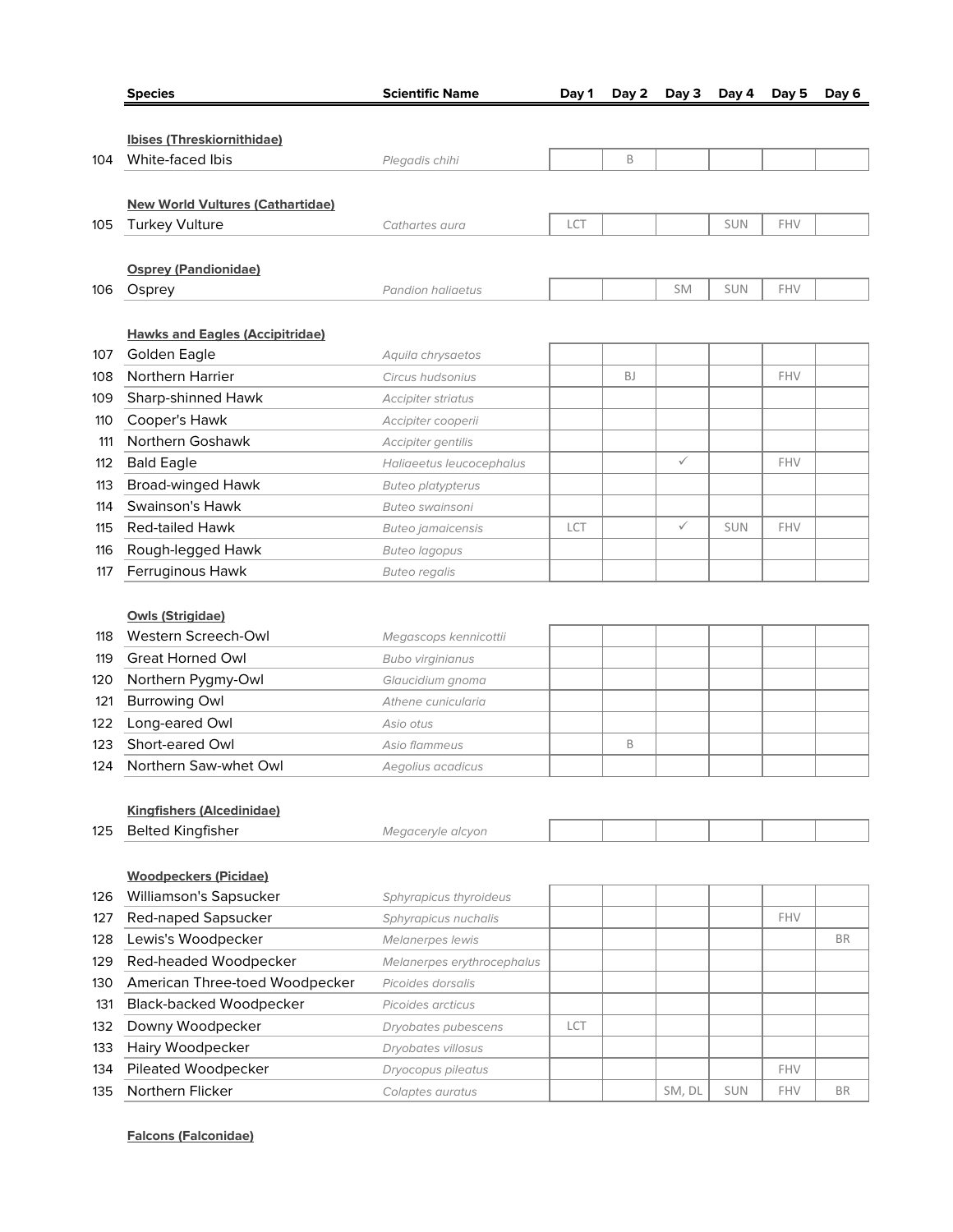|     | <b>Species</b>       | <b>Scientific Name</b>  | Dav 1 |  | Day 2 Day 3 Day 4 Day 5 Day 6 |  |
|-----|----------------------|-------------------------|-------|--|-------------------------------|--|
| 136 | American Kestrel     | <b>Falco sparverius</b> |       |  |                               |  |
| 137 | Merlin               | Falco columbarius       |       |  |                               |  |
|     | 138 Peregrine Falcon | <b>Falco peregrinus</b> |       |  |                               |  |
|     | 139 Prairie Falcon   | Falco mexicanus         |       |  |                               |  |

#### **Flycatchers (Tyrannidae)**

| 140 | Olive-sided Flycatcher   | Contopus cooperi       |     |       |              |            |           |
|-----|--------------------------|------------------------|-----|-------|--------------|------------|-----------|
| 141 | Western Wood-Pewee       | Contopus sordidulus    | LCT |       |              | <b>FHV</b> |           |
| 142 | Alder Flycatcher         | Empidonax alnorum      |     |       |              |            |           |
| 143 | <b>Willow Flycatcher</b> | Empidonax traillii     |     |       | <b>SM</b>    |            | <b>BR</b> |
| 144 | Least Flycatcher         | Empidonax minimus      |     |       |              |            |           |
| 145 | Hammond's Flycatcher     | Empidonax hammondii    |     |       |              |            |           |
| 146 | Dusky Flycatcher         | Empidonax oberholseri  |     |       |              |            |           |
| 147 | Cordilleran Flycatcher   | Empidonax occidentalis |     |       |              |            |           |
| 148 | Say's Phoebe             | Sayornis saya          |     |       |              |            |           |
| 149 | Western Kingbird         | Tyrannus verticalis    | LCT |       |              |            |           |
| 150 | Eastern Kingbird         | Tyrannus tyrannus      | LCT | B, BJ | $\checkmark$ | FHV        | <b>BR</b> |

# **Shrikes (Laniidae)**

| 151 | oggerhead Shrike. | <i>IUGOVICIANUS</i><br>ЧШЬ. |  |  |  |
|-----|-------------------|-----------------------------|--|--|--|
|     |                   |                             |  |  |  |

# **Vireos (Vireonidae)**

| 152 | Cassin's Vireo      | Vireo cassinii  |  |  |            |  |
|-----|---------------------|-----------------|--|--|------------|--|
|     | 153 Plumbeous Vireo | Vireo plumbeus  |  |  |            |  |
|     | 154 Warbling Vireo  | Vireo gilvus    |  |  | <b>FHV</b> |  |
|     | 155 Red-eyed Vireo  | Vireo olivaceus |  |  | <b>FHV</b> |  |

#### **Jays, Crows, etc. (Corvidae)**

| 156 | Canada Jay                 | Perisoreus canadensis     |     |              |              |            |     |           |
|-----|----------------------------|---------------------------|-----|--------------|--------------|------------|-----|-----------|
| 157 | Pinyon Jay                 | Gymnorhinus cyanocephalus |     |              |              |            |     |           |
| 158 | Steller's Jay              | Cyanocitta stelleri       |     |              |              | <b>SUN</b> | FHV |           |
| 159 | Blue Jay                   | Cyanocitta cristata       |     | $\checkmark$ |              |            |     |           |
| 160 | <b>Black-billed Magpie</b> | Pica hudsonia             | LCT | B            | $\checkmark$ | <b>SUN</b> | FHV | <b>BR</b> |
| 161 | <b>Clark's Nutcracker</b>  | Nucifraga columbiana      |     |              |              |            |     |           |
| 162 | <b>American Crow</b>       | Corvus brachyrhynchos     |     | B            | $\checkmark$ | <b>SUN</b> | FHV | <b>BR</b> |
| 163 | Common Raven               | Corvus corax              |     | $\checkmark$ |              | <b>SUN</b> | FHV |           |

#### **Larks (Alaudidae)**

| 164 | ark<br>רז⊢ | $\overline{\phantom{a}}$<br>the contract of the contract of the | $\sim$<br>Į. |  |  |
|-----|------------|-----------------------------------------------------------------|--------------|--|--|
|     |            |                                                                 |              |  |  |

J.

# **Swallows (Hirundinidae)**

| 165 | Northern Rough-winged Swallow | Stelgidopteryx serripennis |                  |   |           |            |           |
|-----|-------------------------------|----------------------------|------------------|---|-----------|------------|-----------|
| 166 | <b>Purple Martin</b>          | Progne subis               |                  |   |           |            |           |
| 167 | <b>Tree Swallow</b>           | Tachycineta bicolor        | LCT              | B | SM. DL    | <b>FHV</b> | <b>BR</b> |
| 168 | Violet-green Swallow          | Tachycineta thalassina     | $C^{\mathsf{T}}$ |   |           |            |           |
| 169 | <b>Bank Swallow</b>           | Riparia riparia            |                  |   |           | FHV        |           |
| 170 | <b>Barn Swallow</b>           | Hirundo rustica            |                  | B |           |            |           |
| 171 | <b>Cliff Swallow</b>          | Petrochelidon pyrrhonota   |                  |   | <b>SM</b> |            |           |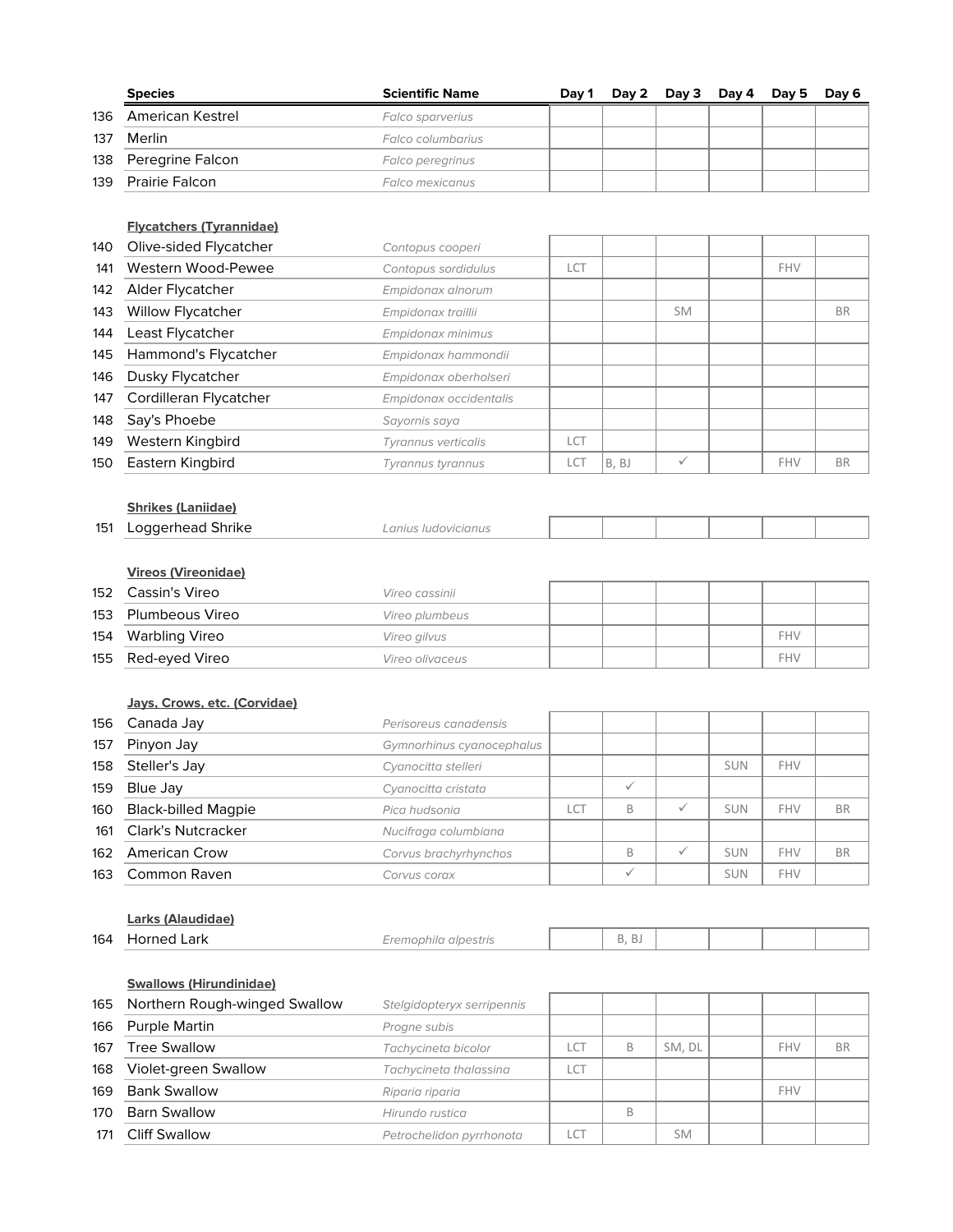| <b>Species</b>                                                      | <b>Scientific Name</b> | Day 1 | Day 2 | Day 3        | Day 4      | Day 5        | Day 6     |
|---------------------------------------------------------------------|------------------------|-------|-------|--------------|------------|--------------|-----------|
|                                                                     |                        |       |       |              |            |              |           |
| <b>Chickadees (Paridae)</b>                                         |                        |       |       |              |            |              |           |
| <b>Black-capped Chickadee</b>                                       | Poecile atricapillus   |       |       |              |            |              |           |
| <b>Mountain Chickadee</b>                                           | Poecile gambeli        |       |       |              |            | FHV          |           |
| Chestnut-backed Chickadee                                           | Poecile rufescens      |       |       |              |            |              |           |
| <b>Boreal Chickadee</b>                                             | Poecile hudsonicus     |       |       |              |            |              |           |
| <b>Nuthatches (Sittidae)</b>                                        |                        |       |       |              |            |              |           |
| <b>Red-breasted Nuthatch</b>                                        | Sitta canadensis       |       |       |              |            | FHV          | <b>BR</b> |
| White-breasted Nuthatch                                             | Sitta carolinensis     |       |       |              |            |              |           |
| Pygmy Nuthatch                                                      | Sitta pygmaea          |       |       |              |            | FHV          |           |
|                                                                     |                        |       |       |              |            |              |           |
| <b>Creepers (Certhiidae)</b>                                        |                        |       |       |              |            |              |           |
| <b>Brown Creeper</b>                                                | Certhia americana      |       |       |              |            |              |           |
|                                                                     |                        |       |       |              |            |              |           |
| <b>Wrens (Troglodytidae)</b>                                        |                        |       |       |              |            |              |           |
| Rock Wren                                                           | Salpinctes obsoletus   |       |       |              |            |              |           |
| Canyon Wren                                                         | Catherpes mexicanus    |       |       |              |            |              |           |
| House Wren                                                          | Troglodytes aedon      | LCT   |       | SM           |            |              | <b>BR</b> |
| Pacific Wren                                                        | Troglodytes pacificus  |       |       |              |            |              |           |
| Marsh Wren                                                          | Cistothorus palustris  |       | B     |              |            | FHV          |           |
| <b>Gnatcatchers (Polioptilidae)</b><br><b>Blue-gray Gnatcatcher</b> | Polioptila caerulea    |       |       |              |            |              |           |
|                                                                     |                        |       |       |              |            |              |           |
| <b>Dippers (Cinclidae)</b>                                          |                        |       |       |              |            |              |           |
| American Dipper                                                     | Cinclus mexicanus      |       |       |              |            |              |           |
|                                                                     |                        |       |       |              |            |              |           |
| <b>Kinglets (Regulidae)</b>                                         |                        |       |       |              |            |              |           |
| Golden-crowned Kinglet                                              | Regulus satrapa        |       |       |              |            |              |           |
| Ruby-crowned Kinglet                                                | Regulus calendula      |       |       | SM(H)        |            | FHV          | <b>BR</b> |
|                                                                     |                        |       |       |              |            |              |           |
| <b>Thrushes (Turdidae)</b>                                          |                        |       |       |              |            |              |           |
| Western Bluebird                                                    | Sialia mexicana        |       |       |              |            |              |           |
| <b>Mountain Bluebird</b>                                            | Sialia currucoides     |       |       | DL           |            | FHV          |           |
| <b>Townsend's Solitaire</b>                                         | Myadestes townsendi    |       |       |              |            |              |           |
| <b>Varied Thrush</b>                                                | Ixoreus naevius        |       |       |              |            |              |           |
| Veery                                                               | Catharus fuscescens    |       |       | SM(H)        |            |              |           |
| Swainson's Thrush                                                   | Catharus ustulatus     |       |       |              | <b>SUN</b> | <b>MT</b>    |           |
| Hermit Thrush                                                       |                        |       |       |              |            | MT           |           |
| American Robin                                                      | Catharus guttatus      |       |       | $\checkmark$ |            | $\checkmark$ |           |
|                                                                     | Turdus migratorius     | LCT   | B     |              | <b>SUN</b> |              |           |

| 197 | Gray Catbird   | Dumetella carolinensis | $\sim$<br>ᄔ | SM. DL | <b>SUN</b> |  |
|-----|----------------|------------------------|-------------|--------|------------|--|
| 198 | Brown Thrasher | Toxostoma rufum        |             |        |            |  |
| 199 | Sage Thrasher  | Oreoscoptes montanus   |             |        |            |  |

**Starlings (Sturnidae)**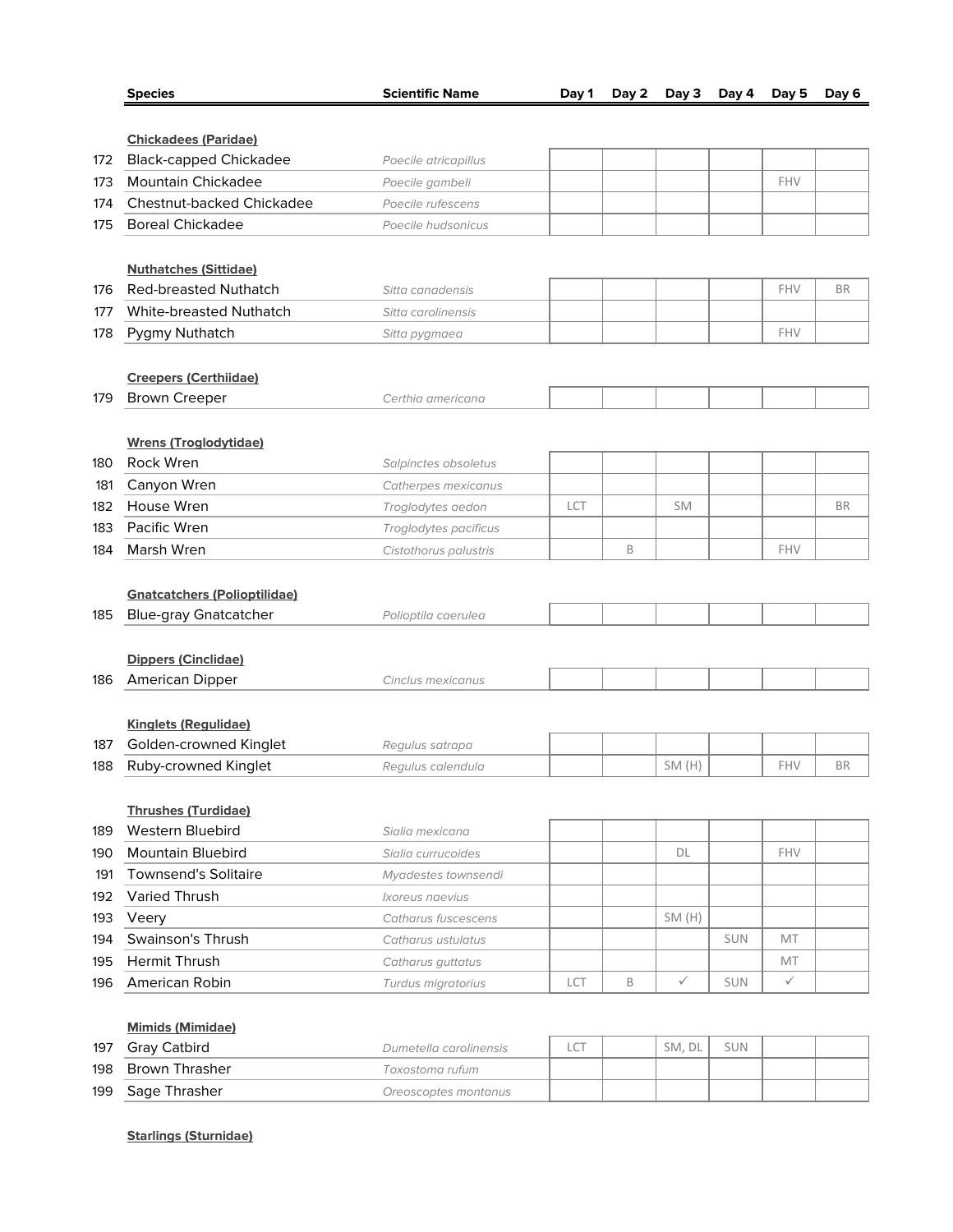|     | <b>Species</b>                  | <b>Scientific Name</b>     | Day 1      | Day 2     | Day 3     | Day 4      | Day 5      | Day 6     |
|-----|---------------------------------|----------------------------|------------|-----------|-----------|------------|------------|-----------|
| 200 | <b>European Starling</b>        | Sturnus vulgaris           |            |           | DL        |            | <b>FHV</b> |           |
|     |                                 |                            |            |           |           |            |            |           |
|     | <b>Pipits (Motacillidae)</b>    |                            |            |           |           |            |            |           |
| 201 | <b>American Pipit</b>           | <b>Anthus rubescens</b>    |            |           |           | <b>SUN</b> |            |           |
| 202 | Sprague's Pipit                 | Anthus spragueii           |            | <b>BJ</b> |           |            |            |           |
|     |                                 |                            |            |           |           |            |            |           |
|     | <b>Waxwings (Bombycillidae)</b> |                            |            |           |           |            |            |           |
| 203 | <b>Bohemian Waxwing</b>         | Bombycilla garrulus        |            |           |           |            |            |           |
| 204 | Cedar Waxwing                   | Bombycilla cedrorum        | LCT        |           | <b>SM</b> |            |            | <b>BR</b> |
|     |                                 |                            |            |           |           |            |            |           |
|     | <b>Finches (Fringillidae)</b>   |                            |            |           |           |            |            |           |
| 205 | <b>Evening Grosbeak</b>         | Coccothraustes vespertinus |            |           |           |            |            |           |
| 206 | Pine Grosbeak                   | Pinicola enucleator        |            |           |           |            | MT         |           |
| 207 | Gray-crowned Rosy-Finch         | Leucosticte tephrocotis    |            |           |           |            |            |           |
| 208 | House Finch                     | Haemorhous mexicanus       | <b>LCT</b> |           |           |            |            |           |
| 209 | Purple Finch                    | Haemorhous purpureus       |            |           |           |            |            |           |
| 210 | Cassin's Finch                  | Haemorhous cassinii        |            |           |           |            | MT         |           |
| 211 | Common Redpoll                  | Acanthis flammea           |            |           |           |            |            |           |
| 212 | <b>Red Crossbill</b>            | Loxia curvirostra          |            |           |           |            |            |           |
| 213 | White-winged Crossbill          | Loxia leucoptera           |            |           |           |            |            |           |
| 214 | Pine Siskin                     | Spinus pinus               |            |           |           |            | MT         |           |
| 215 | Lesser Goldfinch                | Spinus psaltria            |            |           |           |            |            |           |
| 216 | American Goldfinch              | Spinus tristis             |            |           |           |            | FHV        |           |
|     |                                 |                            |            |           |           |            |            |           |
|     | <b>Longspurs (Calcariidae)</b>  |                            |            |           |           |            |            |           |
| 217 | Lapland Longspur                | Calcarius Iapponicus       |            |           |           |            |            |           |
| 218 | Chestnut-collared Longspur      | Calcarius ornatus          |            | B         |           |            |            |           |
| 219 | McCown's Longspur               | Rhynchophanes mccownii     |            |           |           |            |            |           |
|     |                                 |                            |            |           |           |            |            |           |
|     | <b>Sparrows (Passerellidae)</b> |                            |            |           |           |            |            |           |
| 220 | <b>Grasshopper Sparrow</b>      | Ammodramus savannarum      |            | B         |           |            |            | BR(H)     |
| 221 | <b>Chipping Sparrow</b>         | Spizella passerina         |            |           |           |            | MT         |           |
| 222 | <b>Clay-colored Sparrow</b>     | Spizella pallida           |            |           |           |            |            |           |
| 223 | <b>Field Sparrow</b>            | Spizella pusilla           |            |           |           |            |            |           |
| 224 | <b>Brewer's Sparrow</b>         | Spizella breweri           |            |           |           |            |            | <b>BR</b> |
| 225 | Lark Sparrow                    | Chondestes grammacus       |            |           |           |            |            |           |
| 226 | Lark Bunting                    | Calamospiza melanocorys    |            |           |           |            |            |           |
| 227 | American Tree Sparrow           | Spizelloides arborea       |            |           |           |            |            |           |
| 228 | Fox Sparrow                     | Passerella iliaca          |            |           |           |            | MT         |           |
| 229 | Dark-eyed Junco                 | Junco hyemalis             |            |           |           | SUN (H)    |            |           |
| 230 | White-crowned Sparrow           | Zonotrichia leucophrys     |            |           |           | <b>SUN</b> | MT         |           |
| 231 | Harris's Sparrow                | Zonotrichia querula        |            |           |           |            |            |           |
| 232 | White-throated Sparrow          | Zonotrichia albicollis     |            |           |           |            |            |           |
| 233 | <b>Vesper Sparrow</b>           | Pooecetes gramineus        |            |           | DL        |            |            |           |
| 234 | Savannah Sparrow                | Passerculus sandwichensis  |            | B         | SM        | FHV        |            | <b>BR</b> |
| 235 | <b>Baird's Sparrow</b>          | Centronyx bairdii          |            |           |           |            |            |           |
| 236 | Song Sparrow                    | Melospiza melodia          |            |           |           |            |            |           |
| 237 | Lincoln's Sparrow               | Melospiza lincolnii        |            |           |           |            |            |           |
|     |                                 |                            |            |           |           |            |            |           |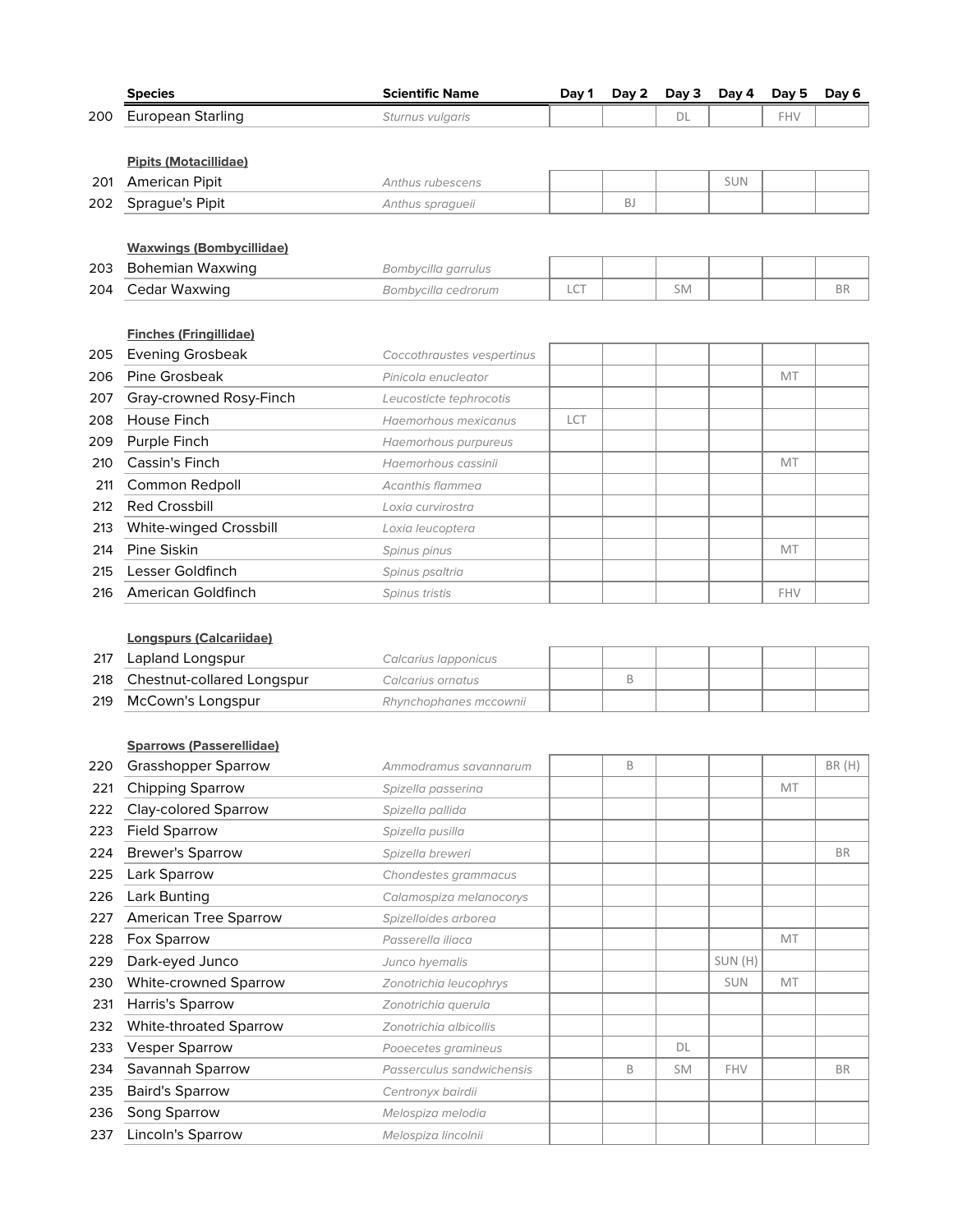|     | <b>Species</b>                        | <b>Scientific Name</b>        | Day 1 | Day 2 | Day 3  | Day 4      | Day 5 | Day 6     |
|-----|---------------------------------------|-------------------------------|-------|-------|--------|------------|-------|-----------|
| 238 | <b>Green-tailed Towhee</b>            | Pipilo chlorurus              |       |       |        |            |       |           |
| 239 | Spotted Towhee                        | Pipilo maculatus              |       |       |        |            |       |           |
|     |                                       |                               |       |       |        |            |       |           |
|     | <b>Chat (Icteriidae)</b>              |                               |       |       |        |            |       |           |
| 240 | Yellow-breasted Chat                  | Icteria virens                |       |       |        |            |       |           |
|     | <b>Blackbirds (Icteridae)</b>         |                               |       |       |        |            |       |           |
| 241 | <b>Yellow-headed Blackbird</b>        | Xanthocephalus xanthocephalus |       | B     |        |            | FHV   | <b>BR</b> |
|     | <b>Bobolink</b>                       |                               |       |       |        |            |       |           |
| 242 |                                       | Dolichonyx oryzivorus         |       |       |        |            |       |           |
| 243 | Western Meadowlark                    | Sturnella neglecta            |       | B, BJ |        |            |       | <b>BR</b> |
| 244 | <b>Orchard Oriole</b>                 | Icterus spurius               |       |       |        |            |       |           |
| 245 | <b>Bullock's Oriole</b>               | Icterus bullockii             | LCT   |       |        |            |       |           |
| 246 | <b>Baltimore Oriole</b>               | Icterus galbula               |       |       |        |            |       |           |
| 247 | Red-winged Blackbird                  | Agelaius phoeniceus           |       | B     |        |            | FHV   | <b>BR</b> |
| 248 | <b>Brown-headed Cowbird</b>           | Molothrus ater                | LCT   | B     |        |            |       | <b>BR</b> |
| 249 | <b>Brewer's Blackbird</b>             | Euphagus cyanocephalus        | LCT   | B     | DL     |            | FHV   | <b>BR</b> |
| 250 | Common Grackle                        | Quiscalus quiscula            | LCT   | B     |        |            |       |           |
|     |                                       |                               |       |       |        |            |       |           |
|     | <b>New World Warblers (Parulidae)</b> |                               |       |       |        |            |       |           |
| 251 | Ovenbird                              | Seiurus aurocapilla           |       |       |        |            |       |           |
| 252 | Northern Waterthrush                  | Parkesia noveboracensis       |       |       |        |            |       |           |
| 253 | <b>Black-and-white Warbler</b>        | Mniotilta varia               |       |       |        |            |       |           |
| 254 | <b>Tennessee Warbler</b>              | Oreothlypis peregrina         |       |       |        |            |       |           |
| 255 | Orange-crowned Warbler                | Oreothlypis celata            |       |       |        |            |       |           |
| 256 | Nashville Warbler                     | Oreothlypis ruficapilla       |       |       |        |            |       |           |
| 257 | MacGillivray's Warbler                | Geothlypis tolmiei            |       |       |        |            |       |           |
| 258 | <b>Common Yellowthroat</b>            | Geothlypis trichas            |       |       | SM(H)  |            | FHV   |           |
| 259 | American Redstart                     | Setophaga ruticilla           |       |       |        |            |       |           |
| 260 | <b>Yellow Warbler</b>                 | Setophaga petechia            | LCT   | ✓     | SM, DL | <b>SUN</b> |       |           |
| 261 | <b>Blackpoll Warbler</b>              | Setophaga striata             |       |       |        |            |       |           |
| 262 | Yellow-rumped Warbler                 | Setophaga coronata            |       |       |        |            |       |           |

#### **Cardinals, etc. (Cardinalidae)**

263 Townsend's Warbler Setophaga townsendi 264 Wilson's Warbler Cardellina pusilla

|     | 265 Western Tanager        | Piranga ludoviciana       |  | sun |    |
|-----|----------------------------|---------------------------|--|-----|----|
|     | 266 Rose-breasted Grosbeak | Pheucticus Iudovicianus   |  |     |    |
|     | 267 Black-headed Grosbeak  | Pheucticus melanocephalus |  |     |    |
| 268 | Lazuli Bunting             | Passerina amoena          |  |     | ВF |

#### **Old World Sparrows (Passeridae)**

|--|

#### **Additional Bird Species ("Write-ins")**